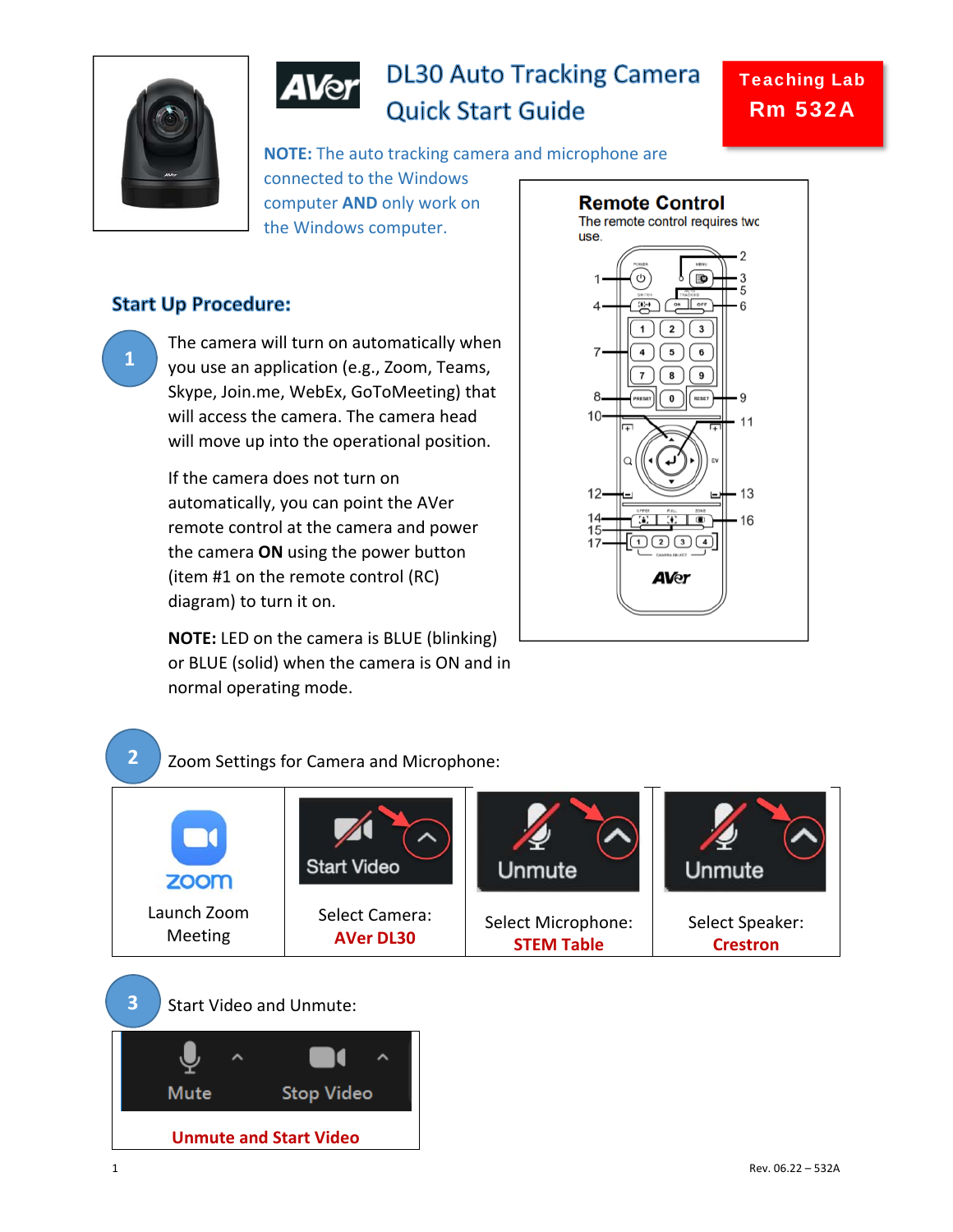## **Using the AVer Remote Control**

#### **Settings for Auto Tracking (recommended settings)**

- **Auto Tracking** should be **ON** and should be the default setting (item #5 on the RC diagram). LED on the camera head will be Blue (blinking every 2 seconds).
- **Zone mode** should be selected & should be default setting (item #16 on the RC diagram).

**Tracking Positions** (you can change tracking position, if necessary)

- **Upper Body** tracks presenter's size (upper body) around the room (item #14 on the RC diagram). Preferred mode for tracking presenter around the room.
- **Full Body** tracks presenter's size (full body) around the room (item #15 on the RC diagram). This mode is not recommended.
- **Zone mode** tracks the presenter in the 3 zones in the front of the room (lectern, projection screen, & dry erase board) (item #16 on the RC diagram). **This is the recommended default mode.**

**Preset Locations** (these are the *Number buttons* on the remote control; item #7 on the RC diagram)

| <b>#2</b> – Full View of the Room | $#7$ – Projection Screen |
|-----------------------------------|--------------------------|
| <b>#6 –</b> Lectern               | $#8 - Dry$ Erase Board   |

**NOTE:** To get the camera **to focus on a preset location** you should turn Auto Tracking OFF (item #6 on the RC diagram) and then select one of the preset buttons. To return to the default configuration, turn Auto Tracking ON (item #5 on the RC diagram) and select Zone mode (item #16 on the RC diagram).

#### **Recommendations to Improve Participant Experience**

- Playback Device Setting for speakers **(sound) on Windows PC** should be set to **CRESTRON**.
- When sharing computer sound during Zoom screen sharing, select **Share Sound** in the bottom‐left corner of the share selection window and then click the **Share** button. This ensures that Zoom will play the computer audio for remote participants.

#### **Document Camera**

Unfortunately, images from the document camera cannot be displayed to participants in your Zoom meeting. This an older document camera and the manufacturer does not have drivers available for this camera that work with Zoom.

#### **Shutdown Procedure**

The camera is programmed to automatically power off twenty (20) minutes after you exit the software program you are using to control the camera. Alternatively, you can point the AVer remote control at the camera and power the camera **OFF** using the power button (item #1 on the RC diagram). Camera head will move down into standby mode. LED on the camera will turn Orange (solid).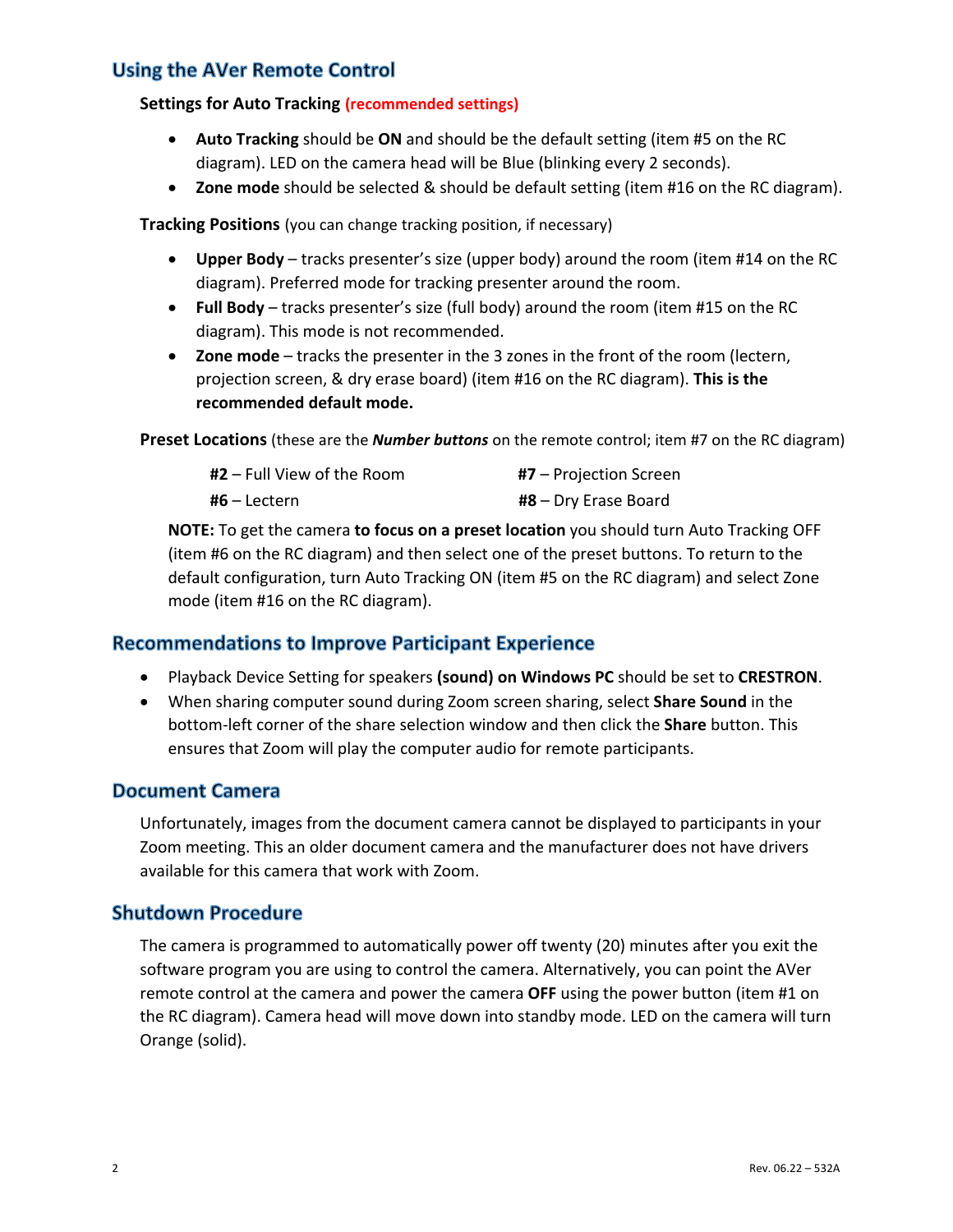## **Accessing Your XULA Zoom Account**

You can access your XULA Zoom account in several ways:

#### **Access Zoom from Your Brightspace Course**



**Access Zoom from My XULA** 

Search for Zoom and then choose Zoom Conferencing tool from the search results.

|                  | Zoom                                                                                                  |
|------------------|-------------------------------------------------------------------------------------------------------|
| <b>Dashboard</b> | <b>Zoom Conferencing</b>                                                                              |
| ⊞                | Tool · A link to launch the Zoom conferencing tool.                                                   |
| Activity         | How to activate and access your Zoom Conferencing account.pdf<br>File · Information Technology Center |
| Announcements    | How to create a Zoom meeting for a study group session.pdf                                            |
| <b>Discover</b>  | File · Information Technology Center                                                                  |
| Events           | Tips to Deter Zoom-bombers (general audience).pdf                                                     |
| ∓                | File · Information Technology Center                                                                  |
| <b>Shortcuts</b> | Tips to Deter Zoom-bombers (general audience).docx                                                    |
| Edit             | File · Information Technology Center                                                                  |

**Access Zoom from xula.zoom.us** 

Sign in to Zoom using this URL: https://xula.zoom.us/

**Sign in to your XULA Zoom account using the Zoom app** 

Choose the option to sign in with **SSO** and enter "**xula**" as the company domain.

|                                    | $\times$<br>$\Box$ |                                                     |
|------------------------------------|--------------------|-----------------------------------------------------|
| $ZOOM \cdot$                       |                    |                                                     |
| Enter your email                   |                    |                                                     |
| Enter your password<br>Forgot?     |                    |                                                     |
| Sign In                            |                    | Zoom Cloud Meetings                                 |
| $\Box$ Keep me signed in           |                    | Sign In with SSO                                    |
| or sign in with                    |                    |                                                     |
| G<br>۹<br>á<br>⊖                   |                    | xula<br>.zoom.us $\vee$                             |
| SSO<br>Facebook<br>Apple<br>Google |                    | <b>Continue</b><br>I do not know the company domain |
|                                    | Sign Up            | $\langle$ Back                                      |
|                                    |                    |                                                     |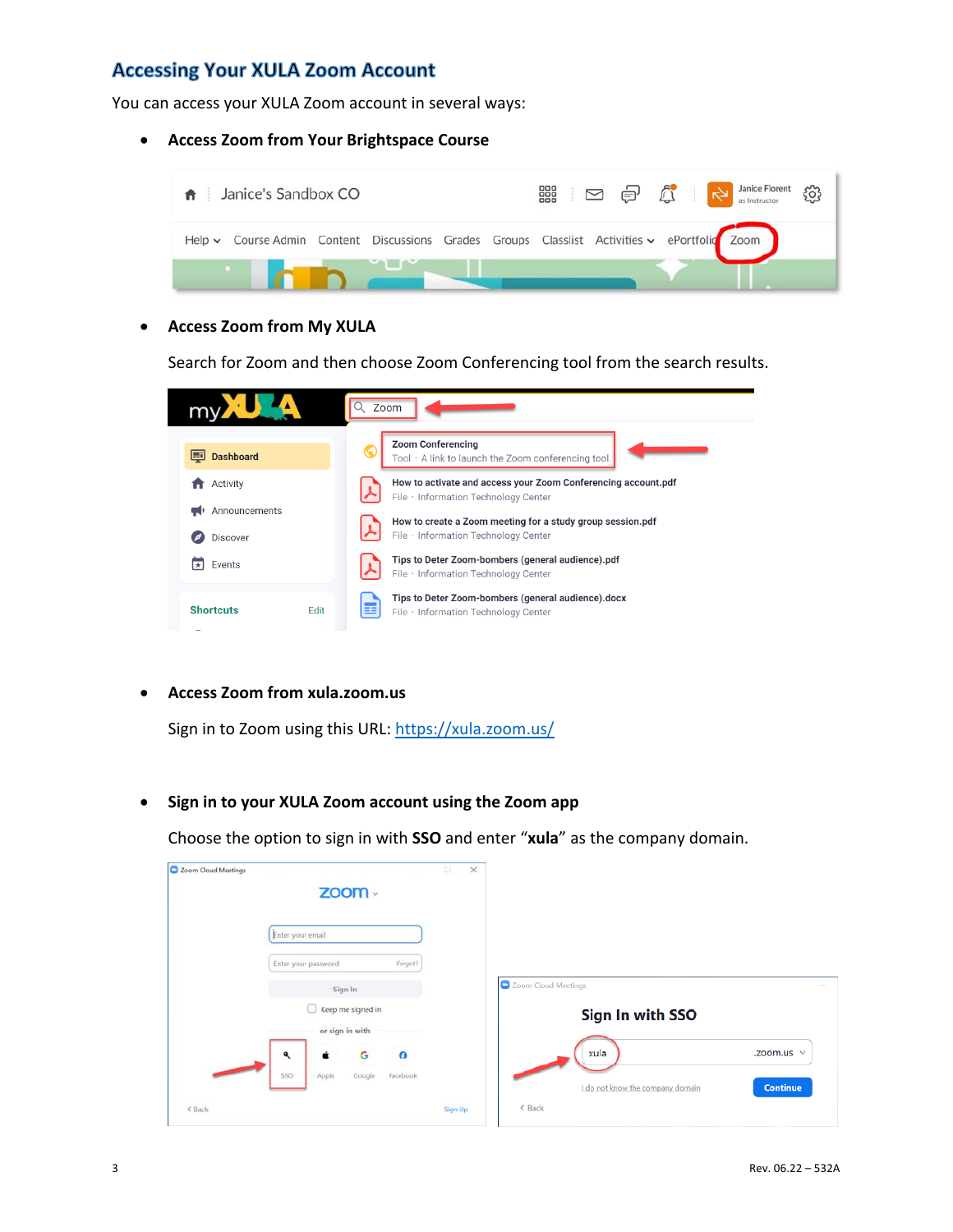## **Recommended Zoom Video Settings**

Refer to these screenshots for recommended Zoom video settings:



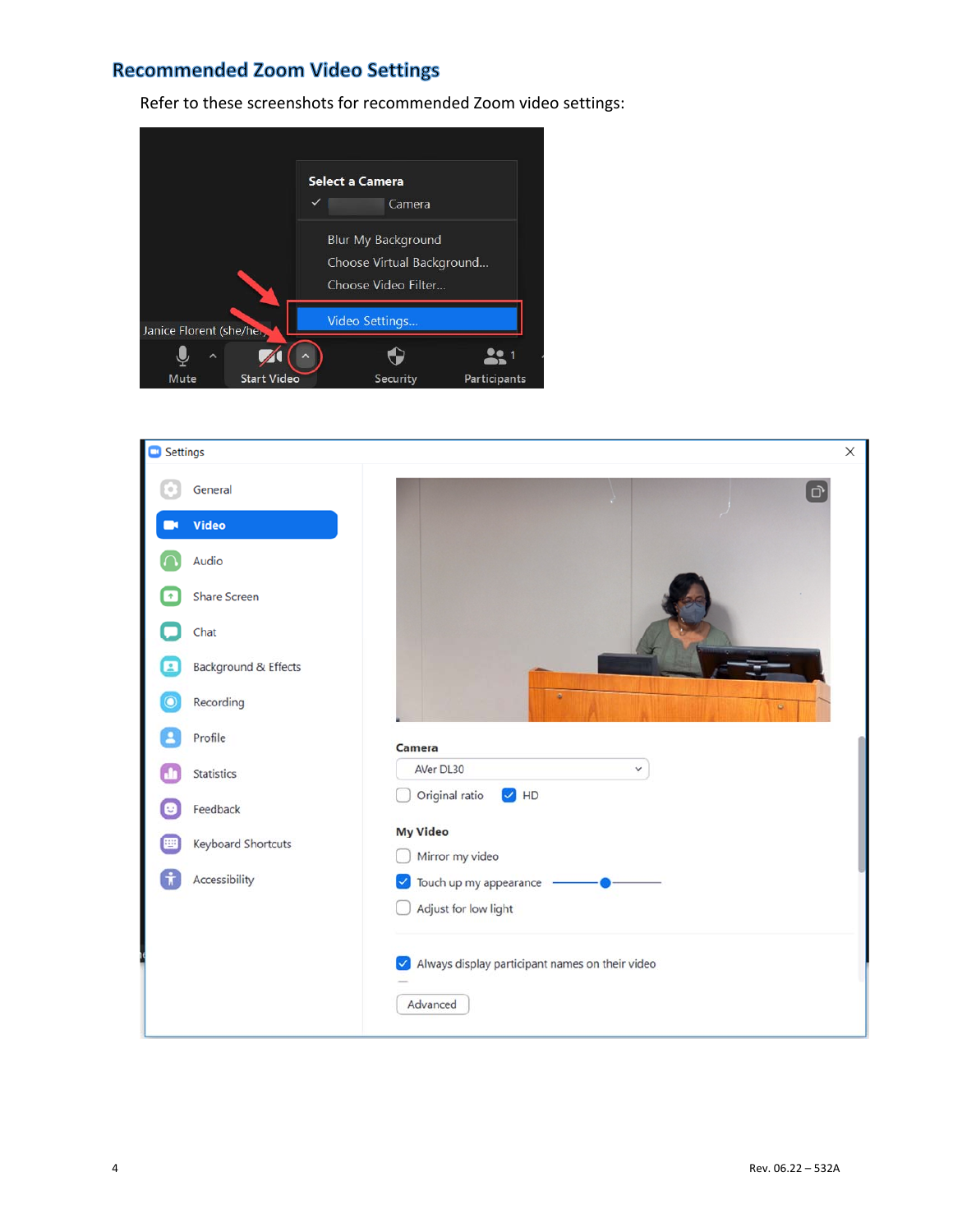## **Full View of the Room**

To get the camera to focus on a full view of the room, you should use the AVer remote control to turn **Auto Tracking OFF** (item #6 on the RC diagram) and then select **preset location button #2** – Full View of the Room on the remote control (see item #7 on the RC diagram).



To return to the default configuration, turn **Auto Tracking ON** (item #5 on the RC diagram) and select **Zone mode** (item #16 on the RC diagram).